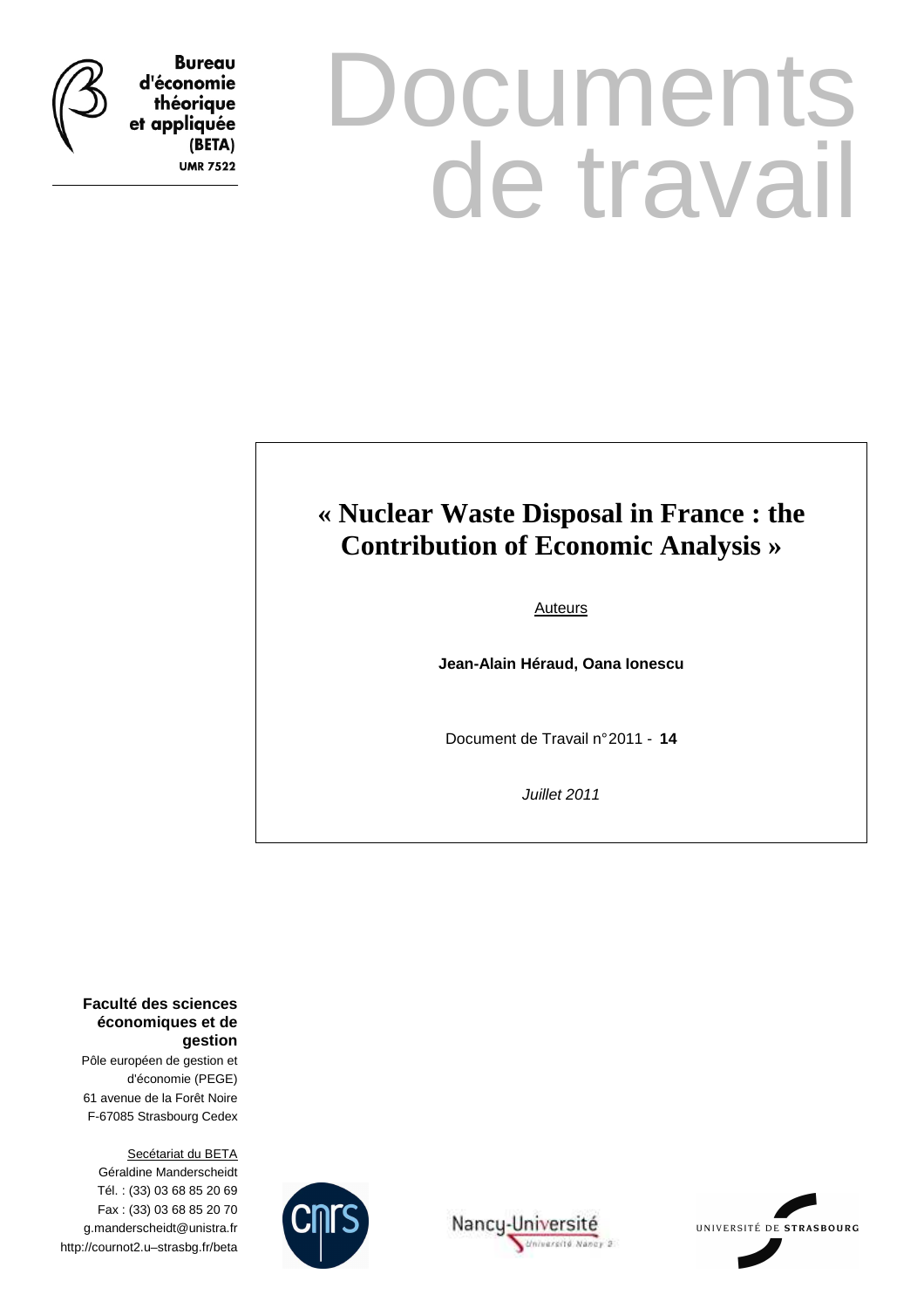## Nuclear Waste Disposal in France: the Contribution of Economic Analysis

Jean-Alain Héraud<sup>†</sup> Oana Ionescu<sup>‡</sup>

#### Abstract

This article addresses the following question: How to deal with uncertainty, emergence of new information and irreversibility in the decision process of the long-term disposal of radioactive waste? Intuitively, one might think that measures taken today are more relevant when they are exible. We show that the theoretical economic insights supplements this intuition and more precisely we emphasize the real options theory as one means of valuing flexible strategies in the disposal of highly radioactive waste. Moreover, we argue that the optional approach must involve a more complex utilization in the recently developed French project of reversible repository given the presence of multiple disposal stages.

Keywords: Radioactive waste, Real options, Reversibility JEL Classification: D81, Q40, Q50

#### 1 Introduction

One of the most important environmental problems for our society is the disposal of the radioactive waste. Indeed, taking important decisions in this domain requires the consideration of major uncertainties relative to potential impacts on the environment, long time horizons and fundamental ethical principles reflecting the expectations of society.

In recent years, in order to protect humans and the environment, governments are increasingly concerned with the challenging tasks of building safe facilities of the radioactive waste. This typically represents a long-term management problem for policy makers.

The research on waste disposal reveals that for some types of radioactive waste like HLW (high level waste) or ILW (intermediate level waste), the disposal in geological layers is the best option likely to be accessible in the near future. A significant characteristic of geological disposal, as opposed to interim storage or surface storage, is that it implies a passive system of maintenance and control regarding the future generations.

This option is under examination in most countries having important amounts of radioactive waste. France is one of the countries which have taken formal governmental decisions to go ahead with facilities for the disposal of highly radioactive waste. The 2006 Act prescribes deep geological disposal as a reference

Sandrine Spaeter, Luis Aparicio and engineers from ANDRA are gratefully acknowledged for useful discussions and comments.

<sup>&</sup>lt;sup>†</sup>BETA, CNRS and University of Strasbourg. Email: heraud@unistra.fr.

<sup>&</sup>lt;sup>‡</sup>PhD Candidate ANDRA and BETA, CNRS and Nancy-University. Email: oana.ionescu@univ-nancy2.fr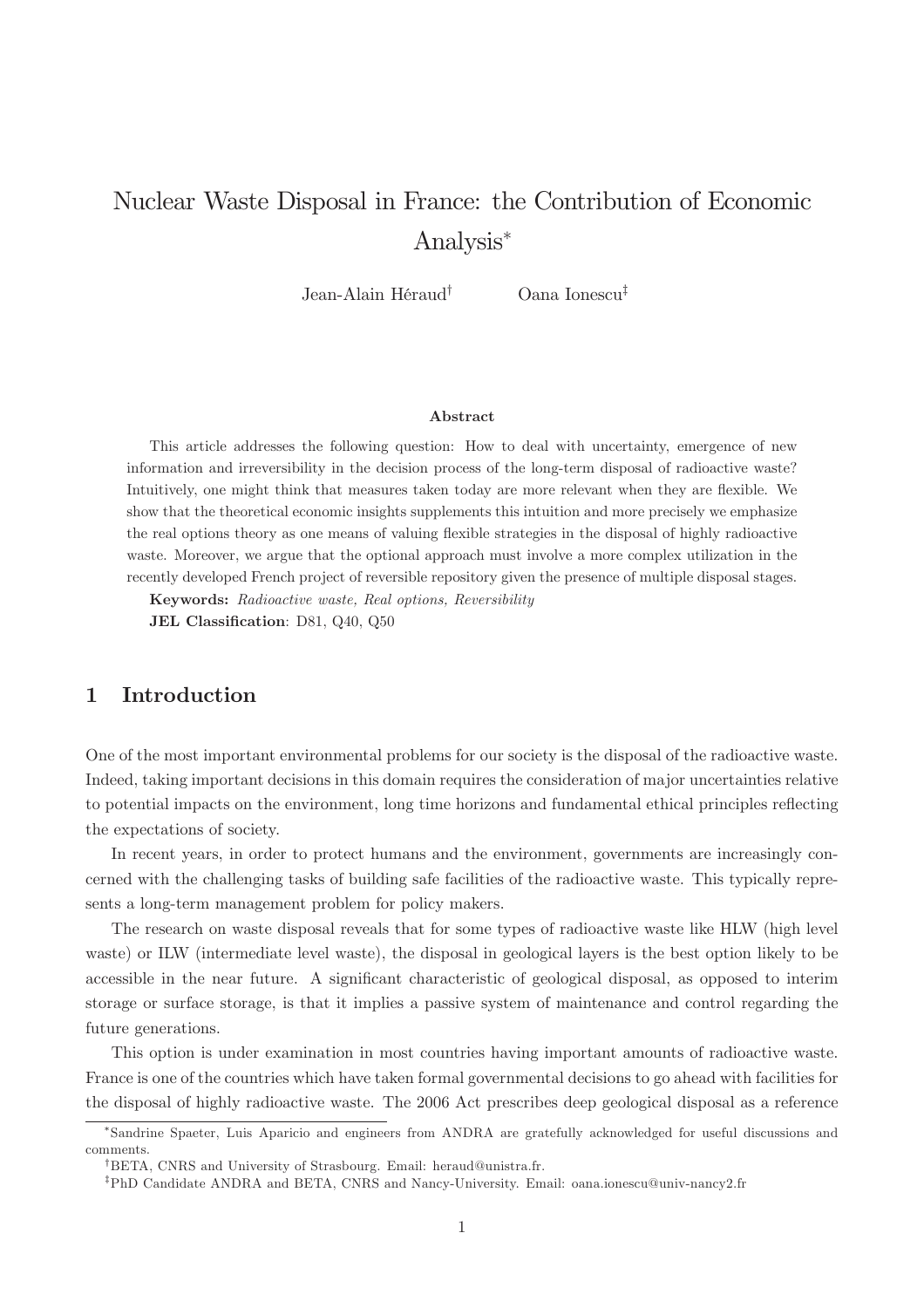solution in order to protect humans and the environment. In addition, the disposal process must be reversible for a minimal period of 100 years.

The introduction of the reversibility is considered in order to take advantage of progress in science and technology or to adapt to changing political climate or positions in society. More precisely, as described in Figure 1, the reversibility implies that at each step of decision, different options are available: retrieve the radioactive waste if new information justify it, reevaluate the disposal process, modify the system parameters or continue on the same path.



Figure 1 Potential outcomes of options assessment including reversal, Source: ANDRA, Scientific Report, 2010.

Thus, the reversibility is evidently a central concept of the whole issue. The retrievability of waste packages (the "go back" part of Figure 1) is only one aspect of the global reversibility of the project. We concentrate on it. So, for future reference in the paper, when we speak of "reversibility of decision", it only concerns the aspects regarding the retrieval operations.

The retrievability of the radioactive waste may be motivated by safety reasons or by the possibility to recover the radioactive materials from the waste packages if appropriate techniques are available in the future.

Therefore, the French project implies also some flexibility concerning the disposal operation. Because the ability to access the radioactive waste packages depends on the effort needed for the retrieval, the repository involves multiple disposal stages, with different degrees of retrievability, as stated in Figure 2.



Figure 2 Scale of retrievability; Source: ANDRA, Scientific report, 2010.

These stages are classified from the most reversible (easy to retrieve) to the less reversible one (difficult to retrieve). The first stage is the surface storage, where the degree of retrievability of waste packages is maximal. The other stages concern the deep geological disposal at several hundreds of meters, each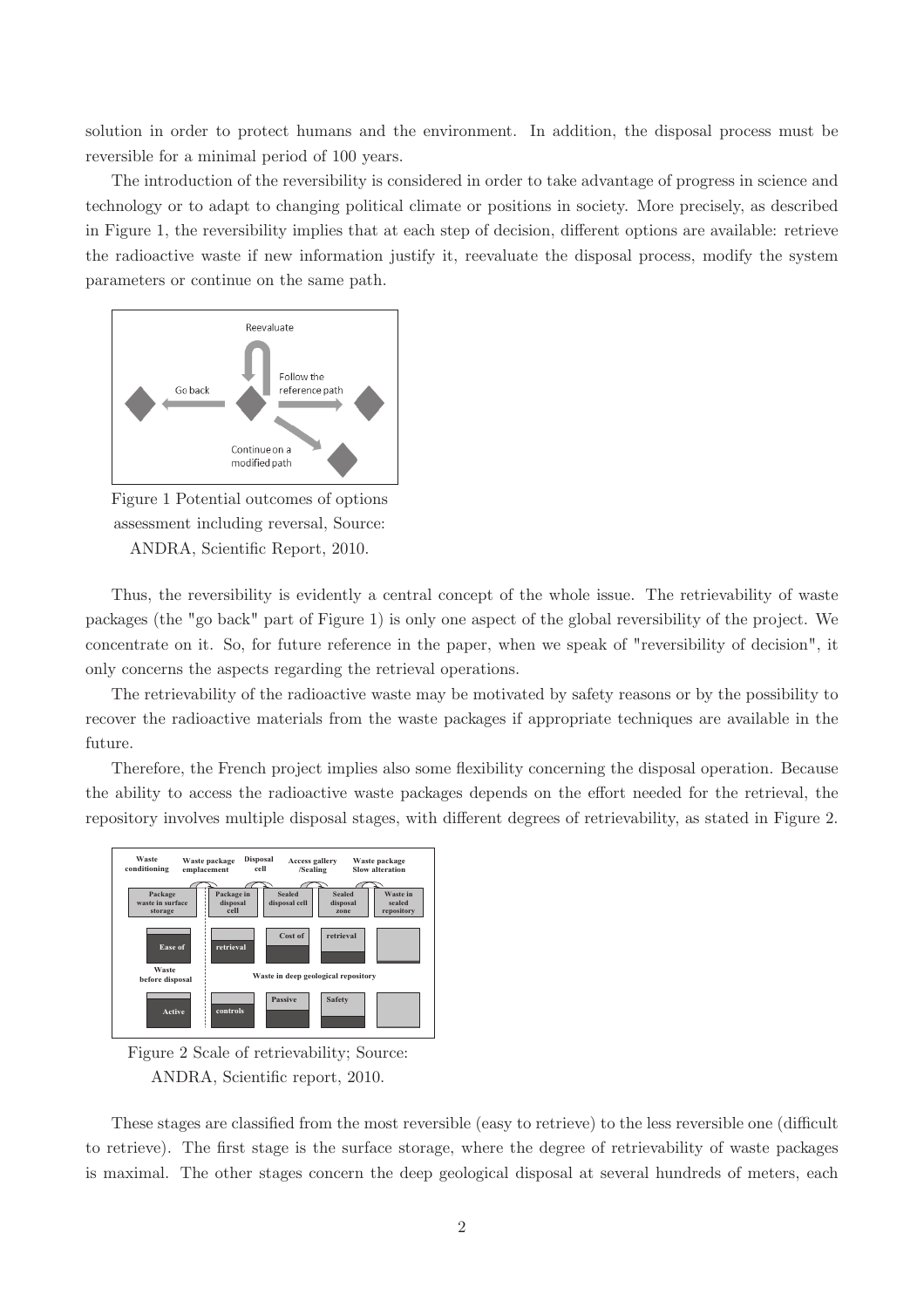of them implying different elements of monitoring or various changes in the structure if the retrieval is intended. The last stage is the one with the minimal degree of retrievability, while the ultimate waste can be recovered only by mining or excavation works. Obviously, the more difficult is the retrieval, the higher is the cost. Also, the active control associated to the interim storage involves higher maintenance and operational costs, while after the disposal in deep geological layers there is mainly a passive control.

Motivated by these special characteristics of the French project of radioactive waste disposal, the aim of our paper is to assess the value of the reversible radioactive waste repository with different disposal stages and for doing this we offer some economic theoretical insights to analyze the relationship between reversibility and the significant costs characterizing the project. More exactly our objective is to show how the real options theory may be mobilized for analyzing the issue.

The paper contains two sections in addition to this introduction. The second section describes special features of the radioactive waste disposal from an economic point of view and highlights the concept of real options. The third section presents some theoretical ideas concerning possible applications of the real options theory to the radioactive waste project with multiple disposal stages and some extensions for different aspects treated in the paper.

#### 2 Why is the option value important to the radioactive waste disposal?

In this section we consider that answering the question whether real options could be useful in the valuation of the project of radioactive waste disposal, should start by a systematization of some important characteristics of the project. Then we are able to explain the link between the option value and the management of radioactive waste.

#### 2.1 In what the radioactive waste disposal is a special issue for the economist?

Given that the project of radioactive waste disposal involves large-scale needs, different engineering constraints or exogenous events and a long-run decision-making planning, three important features arise in the decision process: the uncertainty, the irreversibility of costs and the flexibility in the implementation.

There is no doubt that the radioactive waste disposal is subject to different types of uncertainty influencing the decision process. One of the most important uncertainties concerns the evolution of the technological progress in this domain or changes in technical parameters. In addition, we can mention the economic uncertainty, that is the market value of radioactive elements that are contained in the radioactive waste and which could possibly be recovered in the future, if new processes of treating and recycling emerge. The uncertainty of economic aspects may also concern the costs implied by an eventual extraction of radioactive waste contents. To these sources of uncertainty we can add the changing political and social context.

Hence, the decision maker facing uncertainty, must learn to manage it and to adapt to it. Especially when additional information may arrive in the future, it is better to approach the problem in sequential framework, preserving as long as possible the opportunity to reverse choices if new information warrants. Thus, as a response to uncertainties mentioned above, flexibility needs to be introduced into the project to enable the decision maker to take advantage of opportunities that may develop during the lifetime of the project. For instance, in the French project there is some flexibility associated to the implementation process: on the time-schedule of the project, on the choice of technologies of disposal and on the degree of reversibility of the repository.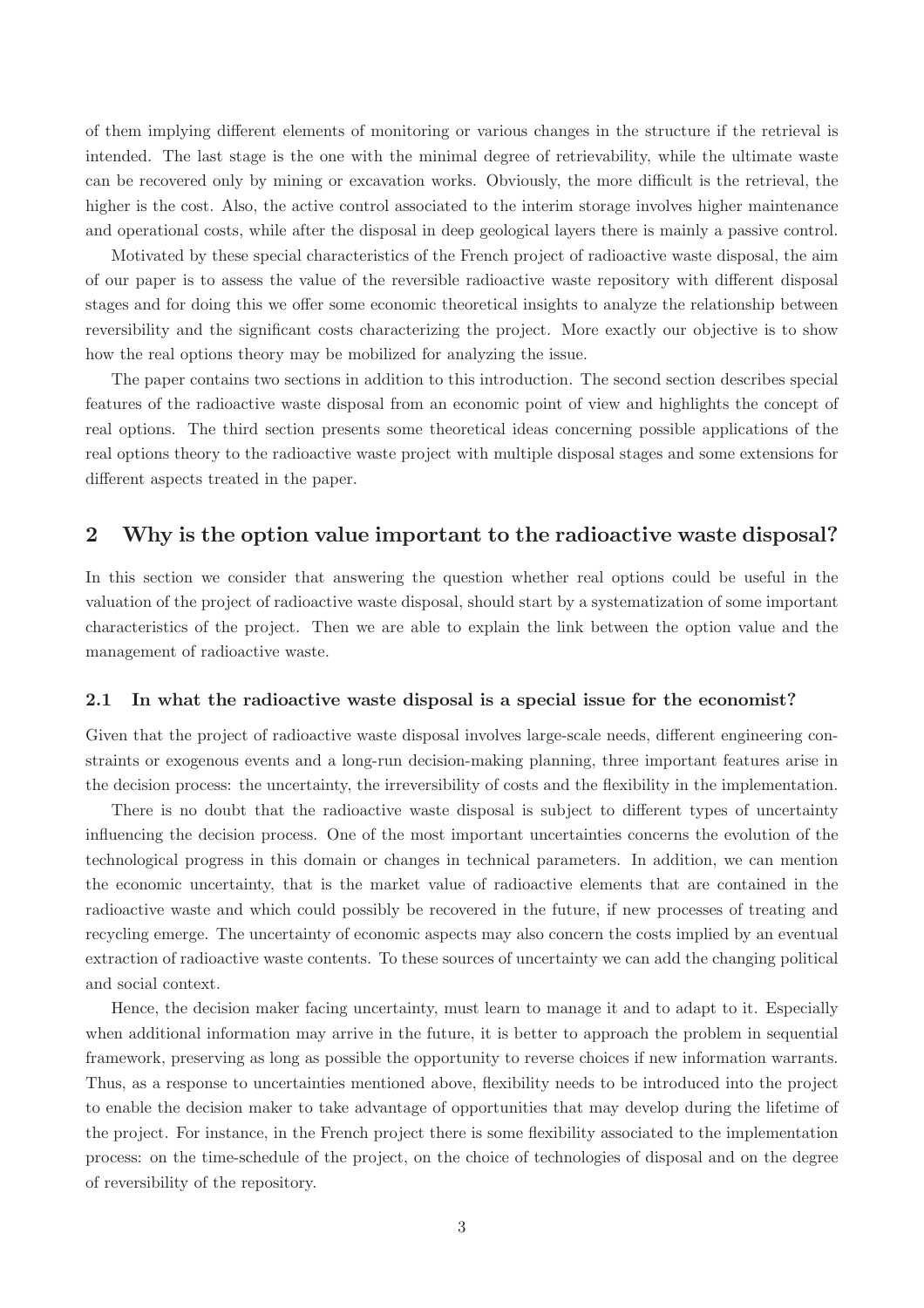Secondly, investing in the radioactive waste repository is very costly. Indeed, it requires heavy financial resources and a specific capital. For example, the construction of the infrastructure takes several years and the whole project costs billions of euros. To this amount, we must add the maintenance costs of waste management, which might spread over several hundreds of years. As a consequence, the radioactive waste disposal implies a strong degree of financial irreversibility.

Above all, the temporal dimension is important and must be taken into account in the decision process. Variations of economic or technical conditions during the lifetime of the project (which is particularly high given the period of reversibility of minimum one hundred years) may mandate a new optimization in the operation of disposal, according to these future developments. Therefore, the question of storing radioactive waste raises a current economic debate on the optimal discount rate in an intergenerational context. The decision may involve significant changes in lives of persons concerned, which indirectly affects the preference of time itself. More precisely, the long-term reversible disposal will provide future generations with the benefit of the option to make additional choices based on improved knowledge and technology, but these benefits may come from higher expenses on design and construction for the current generation, who will build the repository.

Thus, in the presence of huge uncertainties the nature of decision-making mechanism should be reconsidered. This implies changes in the status of the discount rate to be taken into account in intertemporal modelisation. We touch here a philosophical and economic debate that goes beyond the scope of the present paper. Faithful to our intentions adopted from the beginning of this paper, we choose to present only some positions adopted in the economic literature. Authors such as Broome (1994) and Beckerman  $(1996)$  argue for a positive value of the discount rate, while Cowen and Parfit  $(1991)$  and Cowen  $(1991)$ defend a discount rate close to zero. The more recent works argue that discount rates vary with time and that, as a general rule, they decline as the time horizon increases. There are some arguments supporting this hypothesis. One argument would come from the fact that individuals' time preference rates are not constant over time, but decrease with time. Individuals tend to discount the near future at a higher rate than the long-distant future. Also, uncertainties of the future evolution of the economy and the consumption trends or the social issue of the balance of costs between generations constitute other types of arguments usually invoked. We have identified some models developed in order to shape and measure the decreasing discount rate over time. Newell and Pizer (2003) build a model based on rates of return on investments, in strong relation with the observed risk-free market rates and conclude that effective discount rate should decline in the future, in agreement with Weitzman (1999) and Gollier (2007).

If we adopt the last point of view in the case of reversible disposal of radioactive waste, different scenarios may be applied for the minimal period of reversibility of one hundred years: for a period of time inferior at 30 years the decision-maker may apply a higher discount rate, but for periods exceeding 30 years the discount rate must be very low  $(1\%, 2\%)$ , as stated by Gollier (2007).

Following this questioning on the measure of the correct discount rate in a very distant future, many economists tried to tackle the problem of investment under uncertainty by creating different economical models which made history to this day. They tried to investigate how to represent aspects like arrival of new information, irreversibility and flexibility, how to integrate them in a long-term decision dilemma. Somehow they succeeded when they developed the benefit-cost analysis, which became over the time, one of the most applied theories on investment decision. This theory shows that the net present value (NPV) for an allocation is obtained after summing up the difference between benefits and costs, previously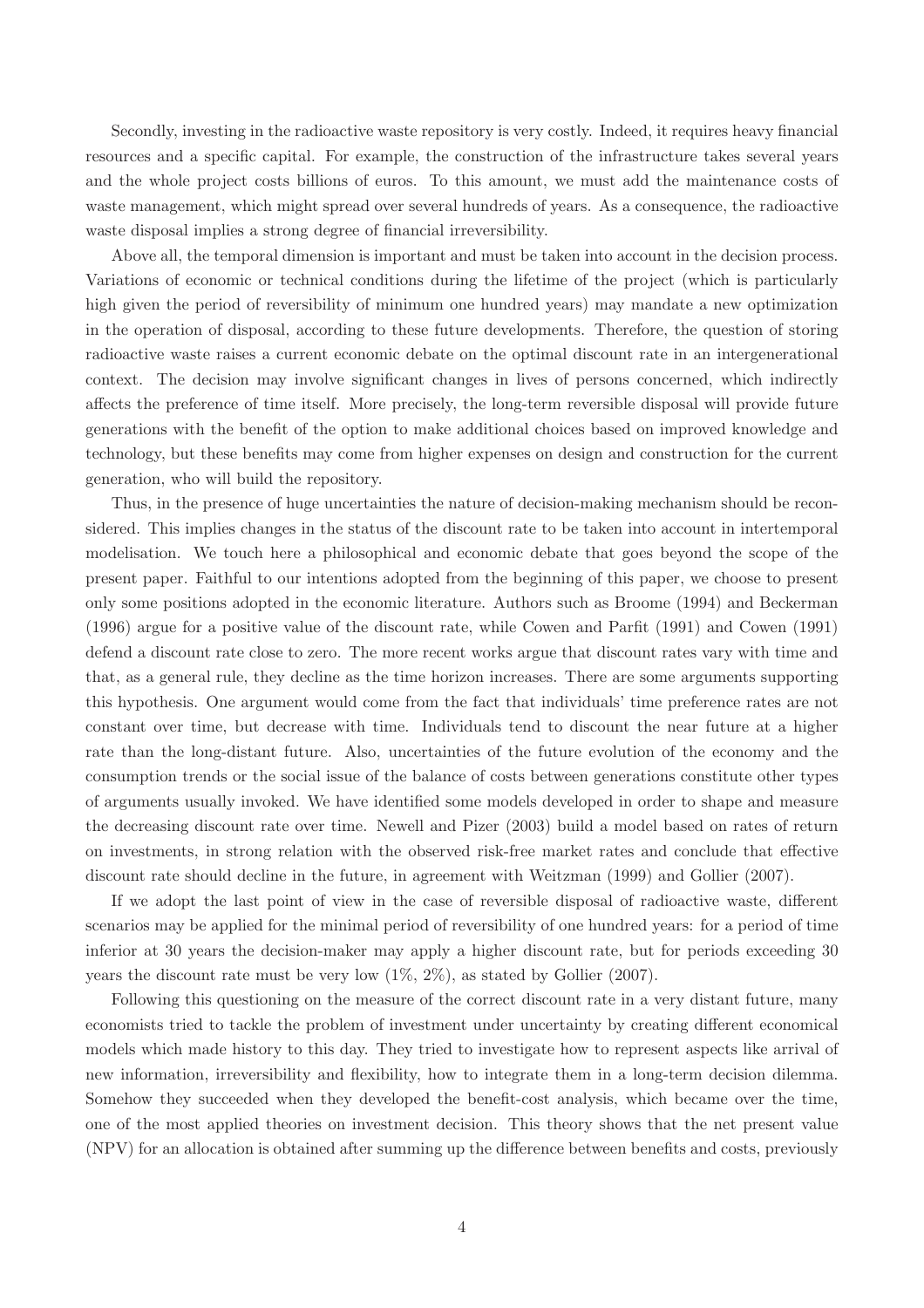accounted for our time preferences:

$$
NPV = \sum Discounted\ benefits -
$$
  

$$
\sum Discounted\ costs
$$
 (1)

An investment project is undertaken if it has a positive net present value. The rate we consign to the reduction of future costs and benefits represents the discount rate. Nevertheless, this formula could be applied if very important conditions are satisfied: the distribution of cash-flows and costs must be identified at the beginning of the project and the discount rate must be constant during the whole existence of the project. These conditions imply that the use of the cost - benefits method may undervalue investments under uncertainty.

So, in the specific project of disposal of the radioactive waste this technique may fail to correctly analyze some aspects that can affect the decision process: the need to take into account a relative high period of time and an optimal level of the discount rate, the need to be certain that the evaluation includes different types of uncertainties. Consequently, as a response to these difficulties to evaluate a project involving uncertainty, irreversibility and exibility, the real options theory was developed and we examine its main contributions in the next subsection.

#### 2.2 What are real options?

Since the '80s, the real options theory is a modern approach used to better analyze problems of strategic decisions in domains with a high degree of uncertainty: natural resource exploration, energy industry, biodiversity, research and development, development of new technologies, etc. This theory is rooted in the decision theories and helps to explain phenomena like the dynamic nature of the decision, not addressed by the traditional method of discounted cash-flows, presented above.

The concept of *option value* was firstly developed in the work of Arrow and Fisher (1974), Henry (1974) and Myers (1976). The latter formalizes the concept under the name of *real option*. In their research, these economists show that the information available in the future is not valuable for an irreversible decision, but it is for a reversible decision. In this way the value of additional information is an important argument in favor of a reversible decision. In fact, the value of new information can be zero or positive, depending on the degree of reversibility of the decision. The difference between the value of information for a reversible decision and a irreversible one is an option value. The objective of research in these pioneering works is to show that traditional cost-benefit analysis ignores the fact that information on the consequences of the investment can be revealed in the future, the analysis being then inexact. Actually, the option value underlines this result: if we do not take into account the arrival of information during the life cycle of a project, then the analysis is biased. From an economic point of view, this statement is essential. In reality we must have indicators that can estimate the error induced when ignoring the arrival of additional information. In this sense the option value is a measure of the flexibility cost, since the choice of flexibility is never free for a firm. The price paid to benefit from this option value is the opportunity cost of non-flexibility.

The intuition underlying the real options concept is straightforward: there may be a value associated with the option to postpone a decision until some of the uncertainty about the variables which influence it, is resolved. Depending on whether the circumstances are favorable or not, the decision-maker has the right, but not the obligation to realize an action or to take a decision. These circumstances are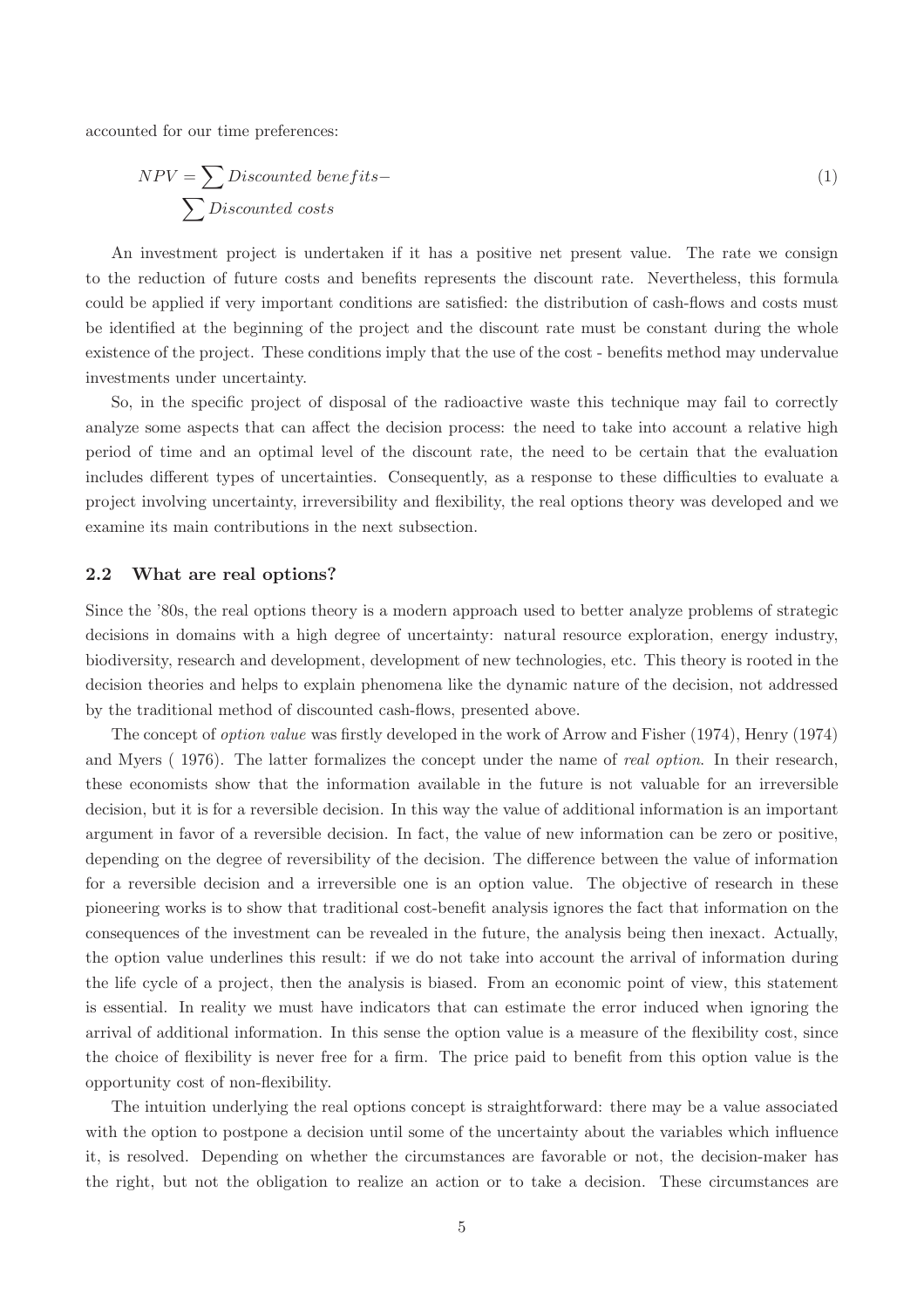determined by the existence of three key conditions which interact and influence the option value: the irreversibility of costs, the uncertainty of the main variables affecting the decision and the flexibility in the implementation of the project. In order to assess the value of a project involving these characteristics, an expanded net present value  $(NPV)$  can be calculated that includes the net present value determined from the traditional benefits-costs method  $(npv)$  and an option value:

#### $Extended NPV = npv + Option value$  (2)

In the economic literature several key articles mark the application of this new formula and thus the evolution of this theory, as well as its applications.

In the'80s, McDonald and Siegel (1986) consider that a risky project can incorporate characteristics to enable better determination of its true value. In their work, the authors analyze the asymmetry between the decision to invest and the decision to wait, the first being irreversible, while the second is not. They discover a decision rule that incorporates the cost of opportunity that we may lose because of the possibility to wait when a project is developed.

Brennan and Schwartz develop in a similar article (1985) a general model to generate the appropriate time to develop a project to extract natural resources. They also include the option to wait, the option of closing and reopening in the decision to change the status of the project. Brennan and Schwartz show that precisely this option value of changing between the various states should be included in the analysis. For example, they demonstrate that a project should remain open until the point where the income plus the value of the option to reopen will equal the value of variable costs. On the contrary, a project is expected to remain closed until the point where revenue equals the variable costs plus the option of closing.

The 90s brought a huge number of applications of the theoretical real options framework. In 1991 Pindyck recognizes the importance of the decision to defer investment in time for two reasons. First, the irreversibility of certain investment may encourage to wait in order to see if these investments are actually protable in the long term. Secondly, the delay of a project gives the company the opportunity to wait for new information on costs, prices and market conditions before committing.

Kulatilaka (1993) takes the example of a steam power plant which can use two types of energy: oil and gas. This type of plant can be considered as a series of exchange options since it has the alternative to choose at each period the cheapest source of energy. Obviously, a power plant running only at fuel or only with gas would be cheaper to build. The question is: the flexibility offered by the plant with two types of energy justifies the extra investment compared to a mono-energy plant? To find out, the author compare the additional cost to the value of flexibility, which is calculated as the difference between the value of the bi-energy plant (estimated with real options) and the value of the mono-energy plant (estimated with NPV).

Dixit and Pindyck (1994) lay out a very good foundation for the analysis in the real options field. They provide a substantial level of analysis in the study of irreversibility with dynamic programming and contingent claims techniques developed over the years. Their rigorous study is illustrated with examples of the relations among irreversibility, uncertainty, timing and investment decisions.

Grenadier and Weiss (1997) use the real options approach in a model which considers a company facing a sequence of opportunities for investment in technological innovations. The company anticipates the arrival of a new technology which is more efficient. The existing technology was originally called the current technology. Upon arrival of a new technology called future technology, the company decides to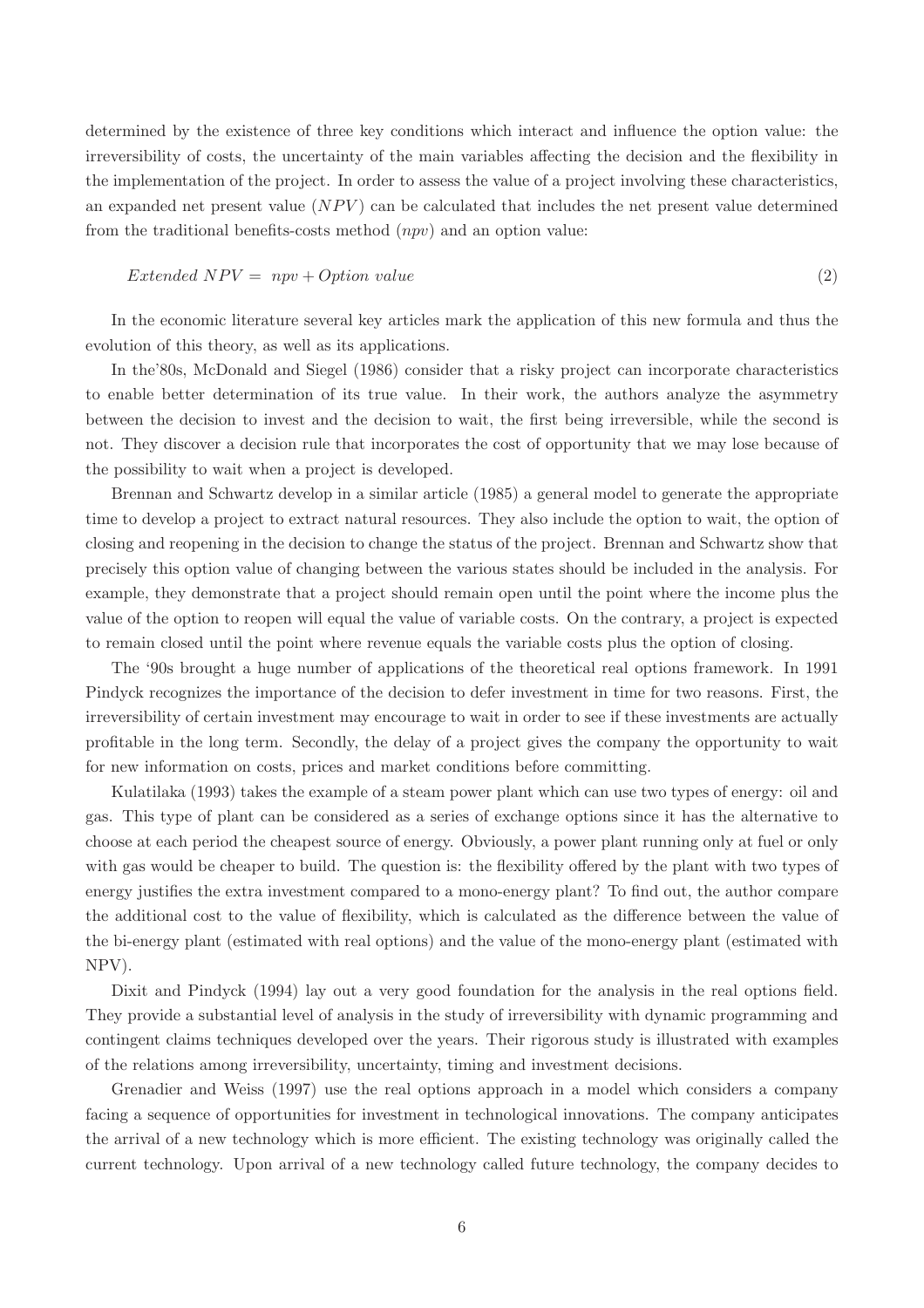"move" or not to this new technology. The decision of the company to adopt the new technology depends on its previous decision on the technology. This leads to a "path dependency" (path dependency) in the process of decision.

Childs, Ott and Triantis (1998) propose a model for the evaluation of real options by taking into account the effect of the interdependence between different projects on investment decisions. Theses relations between the various projects may appear in different forms. Projects may be mutually exclusive in the sense that they can achieve the same aim. In this case, the decision would be to retain a single project. This characterizes companies which are facing to choose between different technologies, more products or manufacturing processes, and so on. A typical case of mutually exclusive projects is the decision to replacement.

Our further considerations concerning the importance of adopting a real options framework when taking decisions in the case of radioactive waste disposal belong to this literature stream.

#### 3 How to assess the value of the reversible radioactive waste repository

Recent literature shows that real option theory can be applied to take into account uncertain time processes, flexibility and irreversibility in the radioactive waste disposal decisions. More particularly, Gollier et al.  $(2001)$  and Loubergé et al. $(2001)$  pick up these ideas in different ways and show that introducing real option theory can generate new insights in the management of the radioactive waste.

The first paper highlights the idea that the value of radioactive waste reversibility is a real option that can be exercised by a future generation, if she wishes to do it. Given a stochastic evolution of the value of raw materials contained in radioactive waste, the authors analyze the costs and the benets of the reversibility. They show that with representative values of raw materials contained in waste, and given the realistically possible evolution of this value in the future, the value of benets from the reversibility is small. More specifically, the authors find that it is socially optimal to implement the reversible storage when the radioactive row material's value reaches a certain threshold.

Loubergé et al.(2001) investigate the optimal timing to switch from surface storage to deep geological disposal of radioactive waste using a real options approach, based on the minimization of different costs of the project. The optimal decision to choose the immediate deep disposal of radioactive waste or not is obtained by maximizing the expected value of the discounted difference between two stochastic variables: the interim storage cost and the cost of deep disposal.

We consider here the necessity to go beyond these papers in order to deal with the actual reversible disposal issue. In the following part, three points will successively be developed. Firstly, the recently developed French framework of radioactive waste repository which introduces multiple disposal stages. Secondly, the multiple types of uncertainties that must be taken into account in the decision process. Thirdly, the necessity to introduce a more complex formulation of the real option to switch.

#### 3.1 The French Scheme of the Reversible Repository for Nuclear Waste

As mentioned before, the disposal infrastructure is a major component of the radioactive waste issue. Accordingly, the project sets some objectives that the governmental agency in charge with the radioactive waste management (ANDRA) must follow throughout the development of the investment. In particular, minimizing the radioactive risk and therefore the assurance of a maximal safety on the very long term are the cornerstone of this project (including the economic retrieval value). Obviously, this objective is very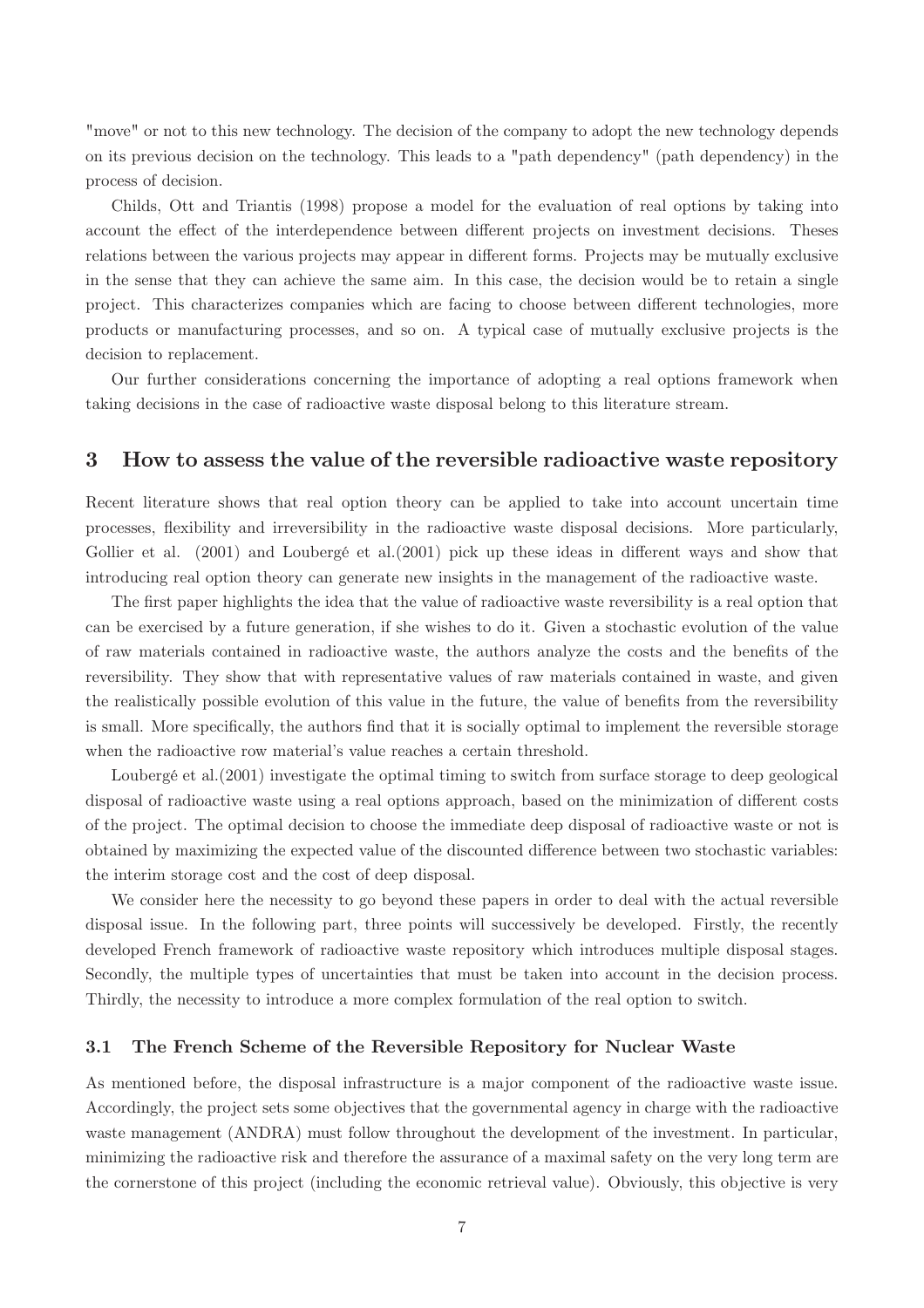linked to the maximization of the value of the reversible disposal project. Both objectives interact in the optimization problem of choosing the disposal stage according to a complex set of variables influencing the decision. Consequently the ability to adjust the disposal facilities according to the arrival of information over time is essential.

As we just noted in the previous section, the opportunity to reconsider a decision creates an option. For example, if the decision maker closes definitively the repository of radioactive waste, he gives up the opportunity to open it later and recover the radioactive materials contained in the ultimate waste if new techniques of treatment and recycling are available. This means abandoning an option and the opportunity cost must be taken into account in decision making. The flexibility in the implementation project is appealing and must be measured by some concept of option value linked to the retrievability potential.

The main originality of the French project is the existence of multiple disposal stages with different degrees of retrievability for the radioactive waste. This means that at each decision point, the governmental agency has to consider three options: to remain on the same disposal stage, to switch back to a disposal stage where the waste packages are easier to retrieve or to switch to a disposal stage implying more difficult retrieval operations.

In the following figure we can clearly observe the particular framework of the French disposal of the radioactive waste.



Figure 3 Disposal stages for the French reversible repository

The nuclear French authority must realize a reversible nuclear waste storage with different disposal stages, i.e. different degrees of retrievability for the waste packages. These stages, providing the same degree of safety, are classified according to the degree of flexibility regarding the effort of retrieval, from the most reversible to the most difficult to reverse. Stage 1 represents packaged waste placed in interim storage. Stage 2 is waste moved from interim storage to a repository facility a few hundred meters deep, which may require further re-packaging. Additional protective barriers around the waste emplacement cell are put in place in further stages (e.g Stage 3) until the final disposal state. Returning back means that the waste packages are recovered after various changes of structure.

#### 3.2 Various types of uncertainties

The value of these available options is determined by different uncertainties involved in the implementation process of waste disposal. Since the project is to provide the reversibility of the repository for at least 100 years, uncertainties will be of a very high magnitude. Although the geological conditions may not change during this period, the economic, technical and political/social factors may involve significant changes.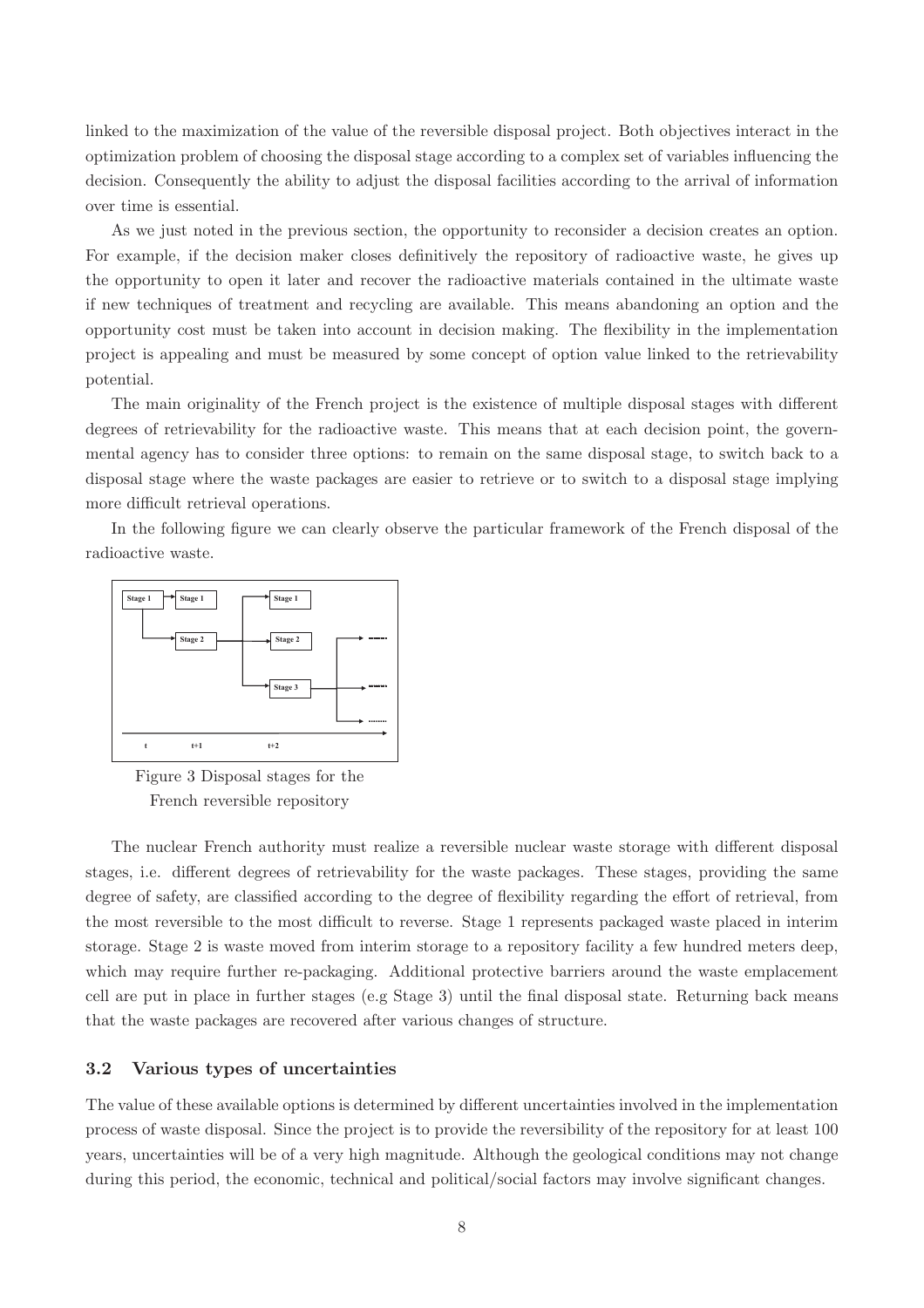We should consider here an aggregated indicator of retrieval value  $W_t$  at each date t reflecting three dimensions, all affected by significant uncertainty:  $W_t = f(P_t, M_t, Q_t)$ .  $P_t$  represents the market value of radioactive materials contained in the ultimate nuclear waste, which is determined by movements in general economic parameters and changes in the nuclear industrial branch.  $M_t$  represents the state of the art in relevant technologies (the technological progress may be different when considering a radical or incremental innovation in the nuclear waste field). The last term,  $Q_t$  describes the social and political factors that may also influence the value of the project, like public perception of nuclear risk, changing political climate, citizens trust in technological expertise, etc.

#### 3.3 Switching among multiple disposal stages

This subsection is concerned with an investigation of how the real options approach can be useful for the managerial decision in the French case of radioactive waste repository, which turns out to be quite a special project. We argue here that this work may inspire future investigations in this interesting but highly unexplored area of application for real options. Our particular purpose is not to construct a full calculation model, but to show the usefulness of real options model to waste handling decision process.

In order to simplify the exposition of the problem from the Figure 3, let's define  $s$  as the disposal stage among N possible technological options, ranked from the more flexible  $s = 1$  to the less flexible  $s = N$ , with  $s$  taking entire values. For instance, for the three first periods, with this notation, the possible stages are the following:



Figure 4 Example of available options for the first three periods

In Figure 4 describing the French repository scheme, at each date  $t$ , there are three possibilities:

$$
s_t = \begin{cases} s_{t-1} \\ s_{t-1} - 1 \\ s_{t-1} + 1 \end{cases} \tag{3}
$$

We mean by this formulation that the agency decides to stick to preceding technological option, to return to a more flexible one, or to proceed to a less flexible one. For instance, going to a less flexible stage means to make the individual waste packages more compact, more isolated by concrete barriers, etc. Returning to the preceding stage involves de-compacting and successively reopening the barriers, etc.

The maintenance costs associated with the monitoring of the radioactive waste for a certain disposal stage,  $C_s$ , are considered as deterministically given and constant in time, for simplification. Also, if there is no change in the adopted disposal stage, i.e.  $s_t = s_{t-1}$ , there is no switching cost  $(C = 0)$  and if switching to another disposal stage  $(s_t = s_{t-1} \pm 1)$ , there are switching costs  $(C = C^+ or C^-)$ .  $C^+$  is for instance the cost of adding new barriers and  $C^-$  is the cost associated to the dismantling part of existent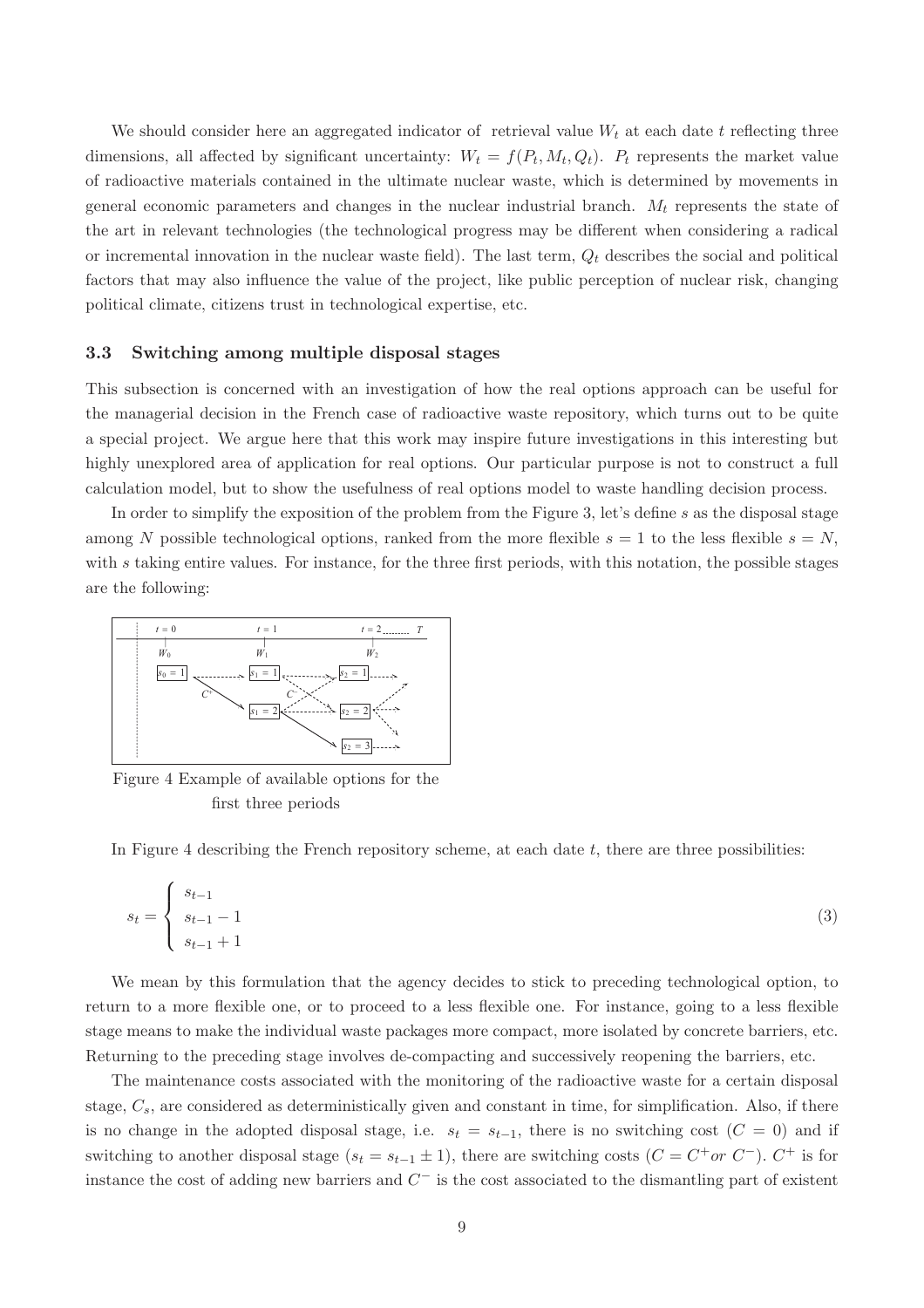ones.

Given these assumptions, the decision problem of the agency can be formulated as follows. At each date t, upon observing  $W_t$ , the agency attempts to maximize the value of the waste packages by choosing between the three options presented in equation (3):Then, applying equation (2) to our formulation leads to consider in fact three option values, each of them depending on different parameters as follows:

$$
O_{s_t} = f(W_t, C_s, C^+, C^-) \tag{4}
$$

where  $O_{s_t}$  is the available option for the disposal stage s at the date t.

The agency will make the choice between realizing or not the option, bearing in mind not only the consequences of future evolutions of the retrieval value of radioactive waste,  $W_t$ , but also the value of different costs implied by the project, related to monitoring and switching operations.

It is important to mention that when including multiple disposal stages, the switching option might not be seen as independent. Because the repository involves multiple disposal stages which, for technical reasons are sequentially ordered, the project can be thought of as a compound option, in which the realization of the option to store the radioactive waste on a certain disposal stage gives the option to go further to others stages until the final state of the repository or to go back to previous stages in order to retrieve the waste. Consequently, each stage can be viewed as an option on the value of the subsequent stage and will be a function of previous realized and remaining options:

$$
O_{s_t} = f(O_{s_{t-1}-1}, O_{s_{t-1}+1})
$$
\n<sup>(5)</sup>

More specifically, the value of the option to store the radioactive waste on the first disposal stage will be determined by the outcome from the realization of this option and the potential extension towards subsequent stages. For example, realizing an earlier real option (such as closing the galleries of access) can change the value of future options for the retrieval of waste packages.

These interactions between various options involved in the reversible disposal of radioactive waste may be important in the valuation of the project. This explains why they need to be valued together because their combined value may differ from their separate values.

Given the reversibility of the decision, the presence of multiple interlinked options makes the optional approach more complex to implement than in previous works applying real options theory. We argue that these aspects should carefully be taken into consideration by the decision-maker. Moreover, we consider that our exposition of the decision-process should provide important information to the governmental agency, enabling the systematization of flexible alternatives at each decision point. By analyzing the influence of different parameters on the option value in equation  $(4)$ , we can find some important policy implications. In particular, it would be interesting to look at the effects of the evolution of the retrieval value and the costs values on the option value to switch among disposal stages. Intuitively, one might think that as the retrieval value of the radioactive waste increases the value of the option to return to a more reversible stage increases. Also, increasing switching costs may reduce the value of the option to switch among stages. In a further research, analytical solution for our formulation may help to answer many other questions. How the maintenance costs for each stage affect the agency's decision? Which is the optimal disposal stage to be chosen given the arrival of new information regarding the retrieval value of the waste?, etc.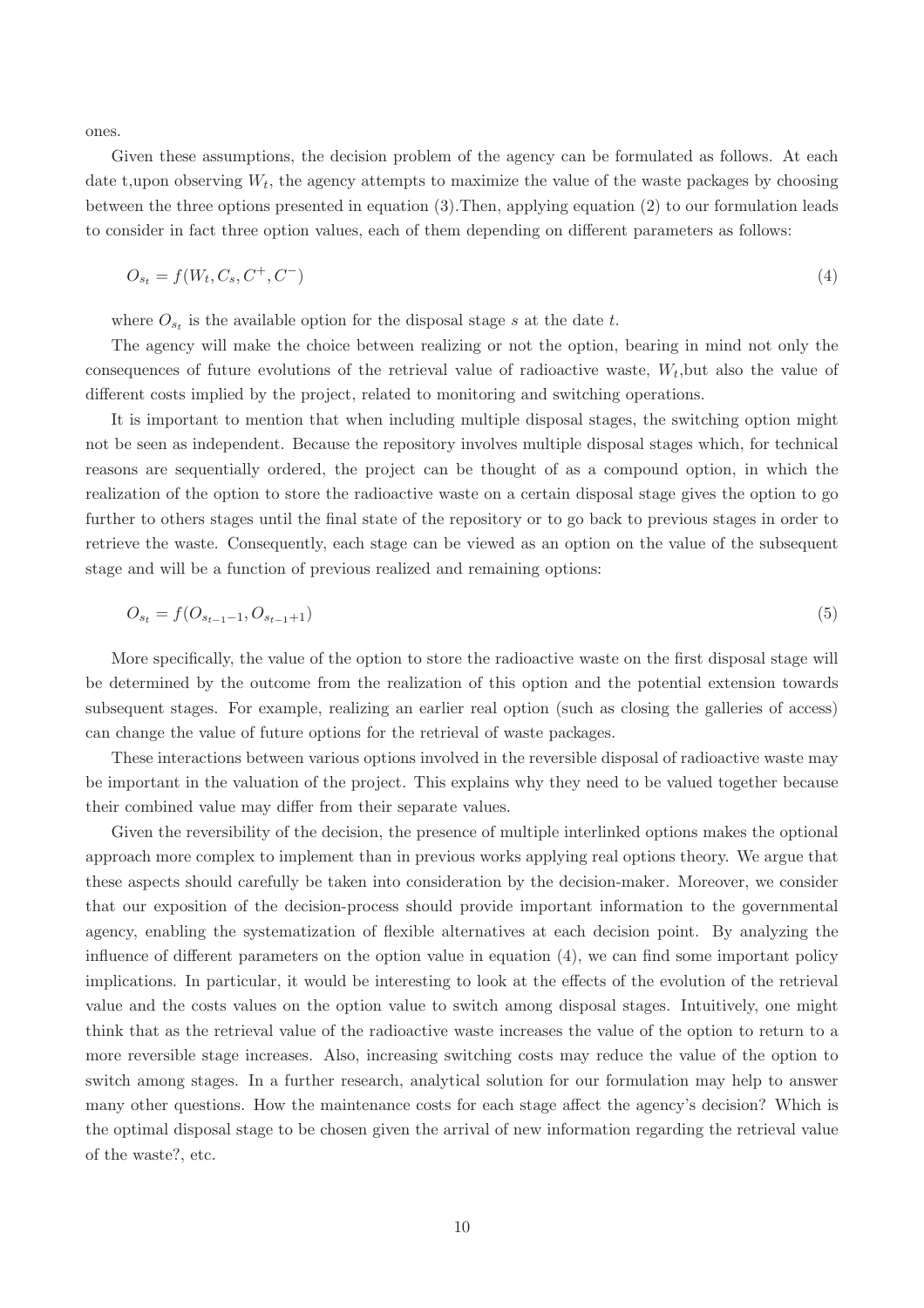#### 4 Concluding remarks

Our paper introduced in a simplied way a conceptual real options based framework to support the complex decision problem of reversible storage of the radioactive waste in France.

In the introduction, we made a review of conceptual tools available to the economist to address this issue. We started from the observation that the real options theory is clearly relevant because the reversible disposal of radioactive waste typically involves several important features: uncertainty, flexibility and irreversibility. In this sense our aim was not to make an additional contribution to the already impressive literature on the real options theory, but rather to show how the concept of option value can be used by the decision maker in the recently developed framework of radioactive waste disposal in France.

This first attempt to stress the sequential nature of decision process and the importance of subsequent options on the initial decision should be of interest to the decision-makers in charge of the nuclear waste management. Although, we just aimed for qualitative results and general principles rather than quantitative outcomes. Of course, we need now to implement a precise model involving technological, economic and social parameters. This paper made the theoretical global setting and stressed the necessity to reconsider the traditional option value model.

Our insights can mainly be validated by letting people with relevant competences evaluate our argumentation. In order to completely formalize our considerations, the economic and engineering analyses must work together.

#### References

Amram, M., Kulatilaka.N, (1999) "Real Options: Managing Strategic Investment in an Uncertain World", Harvard Business School Press.

Arrow K.J., Fisher A.C. (1974), "Environmental preservation, uncertainty and irreversibility", Quarterly Journal of Economics 88, 312-319.

Beckerman W. (1996) "Environmentalism Reconsidered" Washington, D.C,Cato Institute, p 232-235.

Brennan, M.J., Schwartz E.S.(1985),"Evaluating Natural Resource Investment", Journal of Business, vol.58, no 2, p.135-157.

Broome J. (1994), "Discounting and Welfare." Philosophy and Public Affairs, 2, 128-156.

Chapman, C.B. ,Ward, S.C. (2002), "Managing project risk and uncertainty: A constructively simple approach to decision making",Chichester: John Wiley & Sons.

Cohendet, P., Llerena, P. (1989), "Flexibilité, risque et incertitude dans la théorie de la firme: Un survey ", Economica,Paris.

Cowen, T. (1990), "Distribution in Fixed and Variable Number Problems." Social Choice and Welfare, 7, 47-56.

Cowen, T., Parfit, D. (1992) "Against the Social Discount Rate", Peter Laslett and James Fishkin, editors, Philosophy, Politics, and Society, sixth series, 144-161.

Dixit, A.K. , Pindyck, R.S. (1994) ,"Investment under Uncertainty", Princeton University Press, Princeton, NJ.

Gollier, C. et al. (2001), "Analyse quantitative de la réversibilité du stockage des déchets nucléaires : une valorisation des déchets", Economie et Prévision, no149, p 1-13.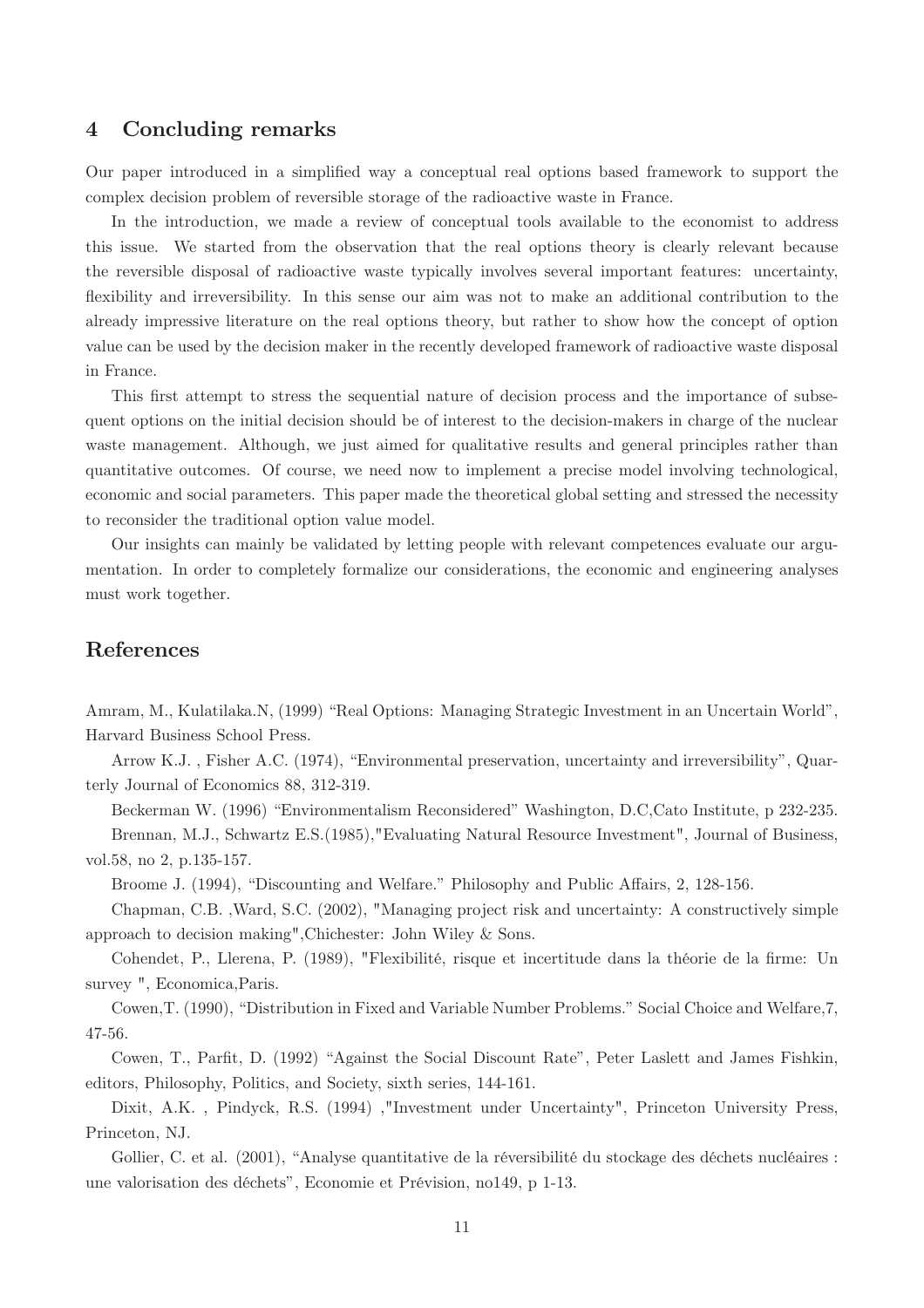Gollier, C., (2007), "The consumption-based determinants of the term structure of discount rates", Mathematics and Financial Economics, 1 (2), 81-102.

Gollier, C., (2009),"Should We Discount the Far-Distant Future at Its Lowest Possible Rate?", Economics Discussion Papers, No 2009-7.

Henry C. (1974), "Investment Decisions under Uncertainty: the Irreversibility Effect", American Economic Review, vol. 64, p 1006-1012.

Kester, W.C. (1984) "Today's options for tomorrow's growth", Havard Business Review, March/April, v.62, p. 153-160.

Loubergé et al. (2001), "Long-term risk management of radioactive waste: a real option approach", Journal of Economic Dynamics & Control",  $n^{\circ}$  27, p 5.

Mauer D. et S. Ott, (1995) ,"Investment under uncertainty : the case of replacement Investment decisions", Journal of Financial and Quantitative Analysis Vol 30,no4.

McDonald, R. and Siegel, D. (1986) "The Value of Waiting to Invest," Quarterly Journal of Economics, 10, November, p.  $707 - 727$ .

Myers, S.C. (1977),"Determinants of Corporate Borrowing", Journal of Financial Economics, no.5, November, p.147-175.

Pindyck, R.S. (1993), "Investment of Uncertain Cost," Journal of Financial Economics, 34, Aug, p.  $53 - 76.$ 

Newell, R.G., Pizer, W.A, (2003), " Disounting the distant future: how much do uncertain rates increase valuations?", Journal of Environmental Economics, 46, p.52-71.

Schwartz, E.S. , Trigeorgis, L. (2001), "Real Options and Investment under Uncertainty", MIT Press, Cambridge, MA.

Trigeorgis, L. (1993), "Real Options and Interactions with Financial Flexibility," Financial Management, Autumn.

Scientific Reports, ANDRA, 2010.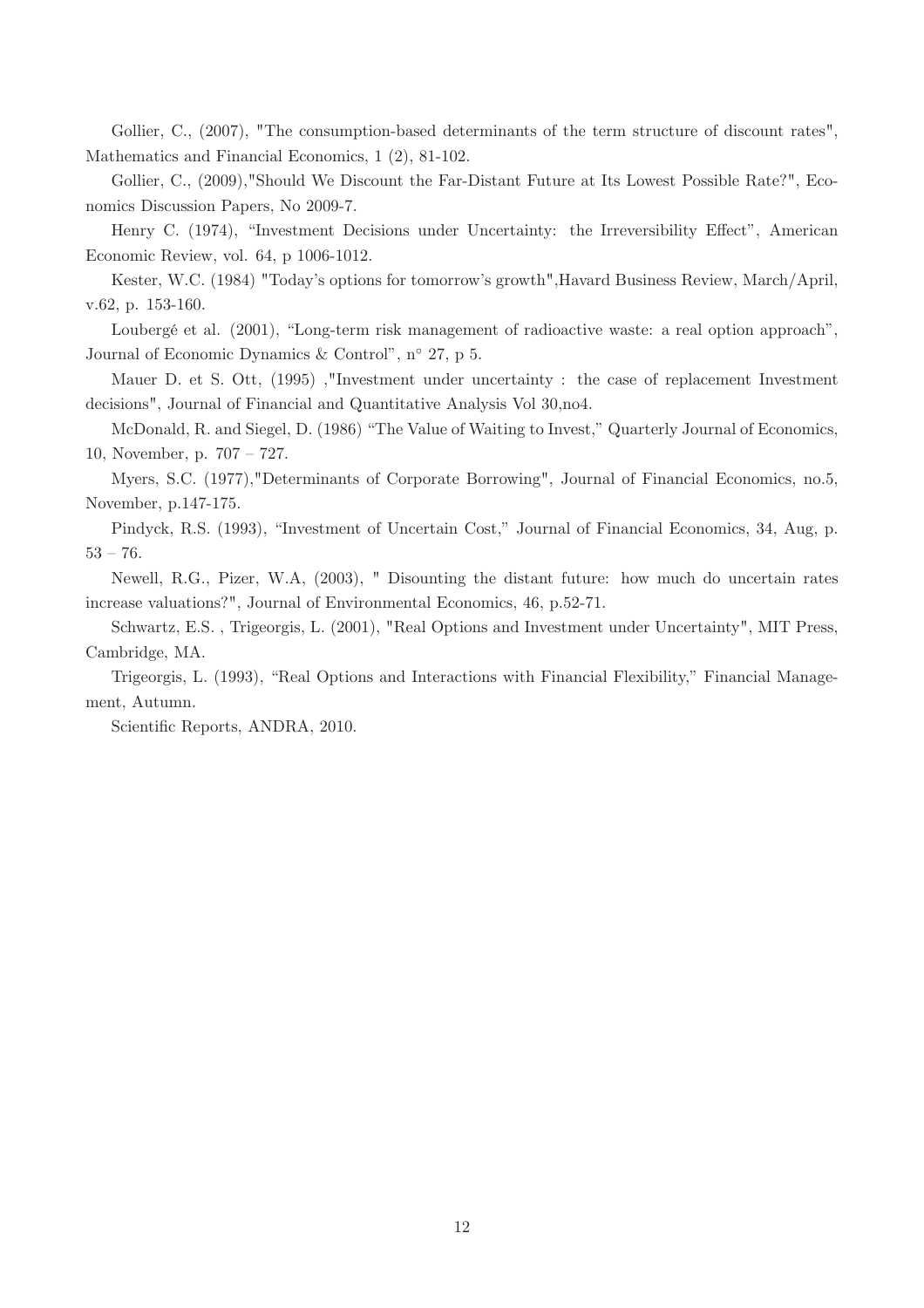### **Documents de travail du BETA**   $\overline{\phantom{a}}$

- 2011–**01** La création de rentes : une approche par les compétences et capacités dynamiques Thierry BURGER-HELMCHEN, Laurence FRANK, janvier 2011.
- 2011–**02** Le Crowdsourcing : Typologie et enjeux d'une externalisation vers la foule. Claude GUITTARD, Eric SCHENK, janvier 2011.
- 2011–**03** Allocation of fixed costs : characterization of the (dual) weighted Shapley value Pierre DEHEZ, janvier 2011.
- 2011–**04** Data games: sharing public goods with exclusion (2<sup>nd</sup> version) Pierre DEHEZ, Daniela TELLONE, janvier 2011.
- 2011–**05** Règle du taux d'intérêt et politique d'assouplissement quantitatif avec un rôle pour la monnaie Meixing DAI, janvier 2011.
- 2011–**06** Ambiguity and Optimal Technological Choice: Does the Liability Regime Matter? Julien JACOB, février 2011.
- 2011–**07** Politique budgétaire et discipline budgétaire renforcée dans une union monétaire Irem ZEYNELOGLU, mars 2011.
- 2011–**08** L'évolution de la segmentation du marché du travail en France : 1973-2007. Magali JAOUL-GRAMMARE, avril 2011.
- 2011–**09** The scarring effect of unemployment in ten European countries : an analysis based on the ECHP. Olivia EKERT-JAFFE, Isabelle TERRAZ, avril 2011.
- 2011–**10** Almost common value auctions: more equilibria. Gisèle UMBHAUER, juin 2011.
- 2011–**11** Increasing returns to scale in U.S. manufacturing industries: evidence from direct and reverse regression Xi CHEN, juin 2011.
- 2011–**12** Cycle d'innovation dans les services, différences technologiques et similarités organisationnelles dans les entreprises de mécanique françaises et allemandes. Thierry BURGER-HLEMCHEN, juillet 2011.
- 2011–**13** Reversibility and switching options values in the geological disposal of radioactive waste Oana IONESCU, Sandrine SPAETER, juillet 2011.

\_\_\_\_\_\_\_\_\_\_\_\_\_\_\_\_\_\_\_\_\_\_\_\_\_\_\_\_\_\_\_\_\_\_\_\_\_\_\_\_\_\_\_

2011–**<sup>14</sup>** Nuclear Waste Disposal in France : the Contribution of Economic Analysis Jean-Alain HERAUD, Oana IONESCU, juillet 2011.